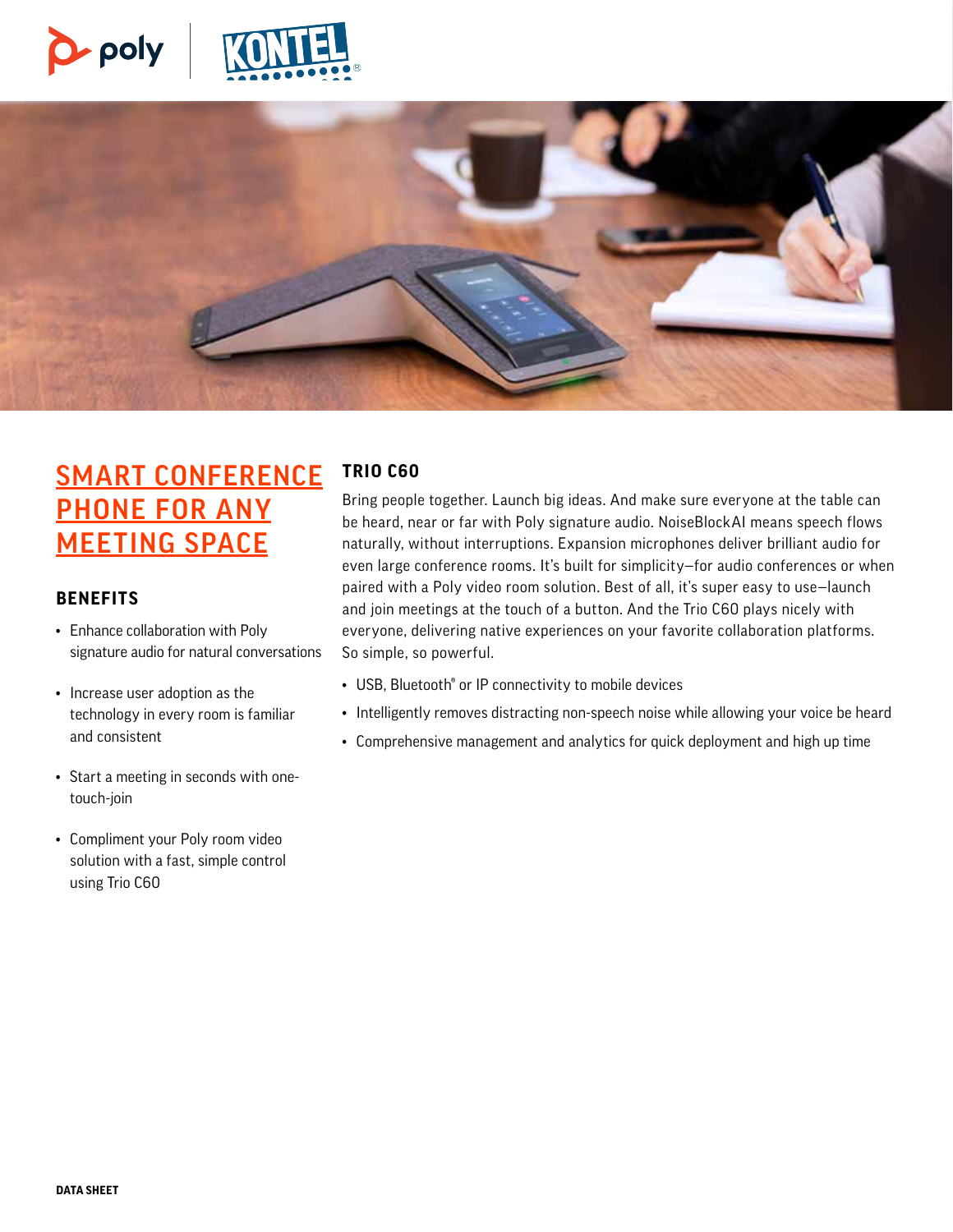# POLY TRIO C60

# **SPECIFICATIONS**

# **USER INTERFACE FEATURES**

- Gesture-based, multitouch-capable capacitive touch screen
- 5-inch color LCD (720 x 1280 pixel), 9:16 aspect ratio
- On-screen virtual keyboard
- One USB 2.0 Type A-compliant port
- One USB 2.0 Micro-B device port for use as USB audio device and content sharing
- Integrated Bluetooth 5.0<sup>1</sup>
- Three multi-colored mute indicators and three sets of capacitive touch volume and mute buttons.
- User interface localized in Arabic, Chinese, Danish, Dutch, English (Canada/US/UK), French, German, Italian, Japanese, Korean, Norwegian, Polish, Portuguese, Russian, Slovenian, Spanish and Swedish

# **AUDIO FEATURES**

- Three MEMS microphones for 360 degree mic pick up
- Loudspeaker
	- Frequency: 100—22,000 Hz
- Volume: 92 dB at 0.5-m peak volume
- 6.1 m/20 ft microphone pickup range
- Supported codecs:
- G.711 (A-law and  $\mu$ -law)
- G.719
- G.722, G722.1, G722.1C
- G.729AB
- Poly Siren 7, Siren 14
- iLBC (3.33 Kbps and 15.2 Kbps)
- Opus (8 Kbps–24 Kbps)
- SILK
- Poly Acoustic Clarity technology provides full-duplex conversations, acoustic echo cancellation and background noise suppression–Type 1 compliant (IEEE 1329 full duplex)
- Poly NoiseBlockAI
- Voice activity detection
- Comfort noise generation
- DTMF tone generation (RFC 2833 and in-band)
- Bluetooth device pairing<sup>1</sup>
- Low-delay audio packet transmission
- Adaptive jitter buffers
- Packet loss concealment

# **CALL HANDLING FEATURES**

#### **(MAY BE DEPENDENT ON CONFIGURATION AND ECOSYSTEM)**

- Up to three lines (max. one Skype for Business)
- Shared call/bridged line appearance
- Distinctive incoming call treatment/call waiting
- Call timer and call waiting
- Call transfer, hold, divert (forward), pickup
- Called, calling, connected-party information
- One-touch speed dial and meeting join
- Local five-way audio conferencing
- Daisy-chain up to three
- Do-not-disturb function
- Local configurable digit map/dial plan
- Corporate directory access using LDAP
- Visual conference management

# **NETWORK**

- Open SIP
- Skype for Business certified<sup>2</sup>
- Microsoft Teams certified<sup>2</sup>
- Zoom Room and Zoom Phone certified
- IETF SIP (RFC 3261 and companion RFCs)
- SDP
- Two-port gigabit Ethernet switch
- 10/100/1000Base-TX across LAN IN and LAN OUT
- LAN OUT port supports IEEE 802.3af PSE
- Wi-Fi network connectivity (MIMO)<sup>1</sup>
- 2.4–2.4835 GHz (802.11b, 802.11g, 802.11n HT-20)
- 5.15–5.825 GHz (802.11a, 802.11n HT-20, HT-40; 802.11ac HT-20, HT-40, HT-80)

# **MANAGEMENT**

- Poly Lens
- PDMS-E, PDMS-SP
- RealPresence Resource Manager (v. 10.9 or above) based provisioning
- Manual or dynamic host configuration protocol (DHCP) network setup
- Poly Zero Touch Provisioning
- FTP/TFTP/HTTP/HTTPS server-based central provisioning
- Provisioning and call server redundancy support
- Time and date synchronization using SNTP

# **SECURITY**

- 802.1X authentication and EAPOL
- Media encryption via SRTP
- Transport layer security (TLS) v 1.2
- Encrypted configuration files
- Digest authentication
- Password login
- Support for URL syntax with password for boot server address
- HTTPS secure provisioning
- Support for signed software executables
- Wi-Fi encryption<sup>1</sup>: WEP, WPA-Personal, WPA2-Personal, WPA2-Enterprise with 802.1X (EAP-TLS, PEAP-MSCHAPv2)

# **POWER**

- LAN IN: Built-in auto-sensing IEEE 802.3at. PoE Device (Class 4) (requires full Class 4 power input on LAN IN for operation Class 0 if no PSE). Backward compatibility with IEEE 802.3af
- LAN OUT: Built-in auto-sensing IEEE 802.3af power sourcing equipment (requires full Class 4 power input on LAN IN for operation)